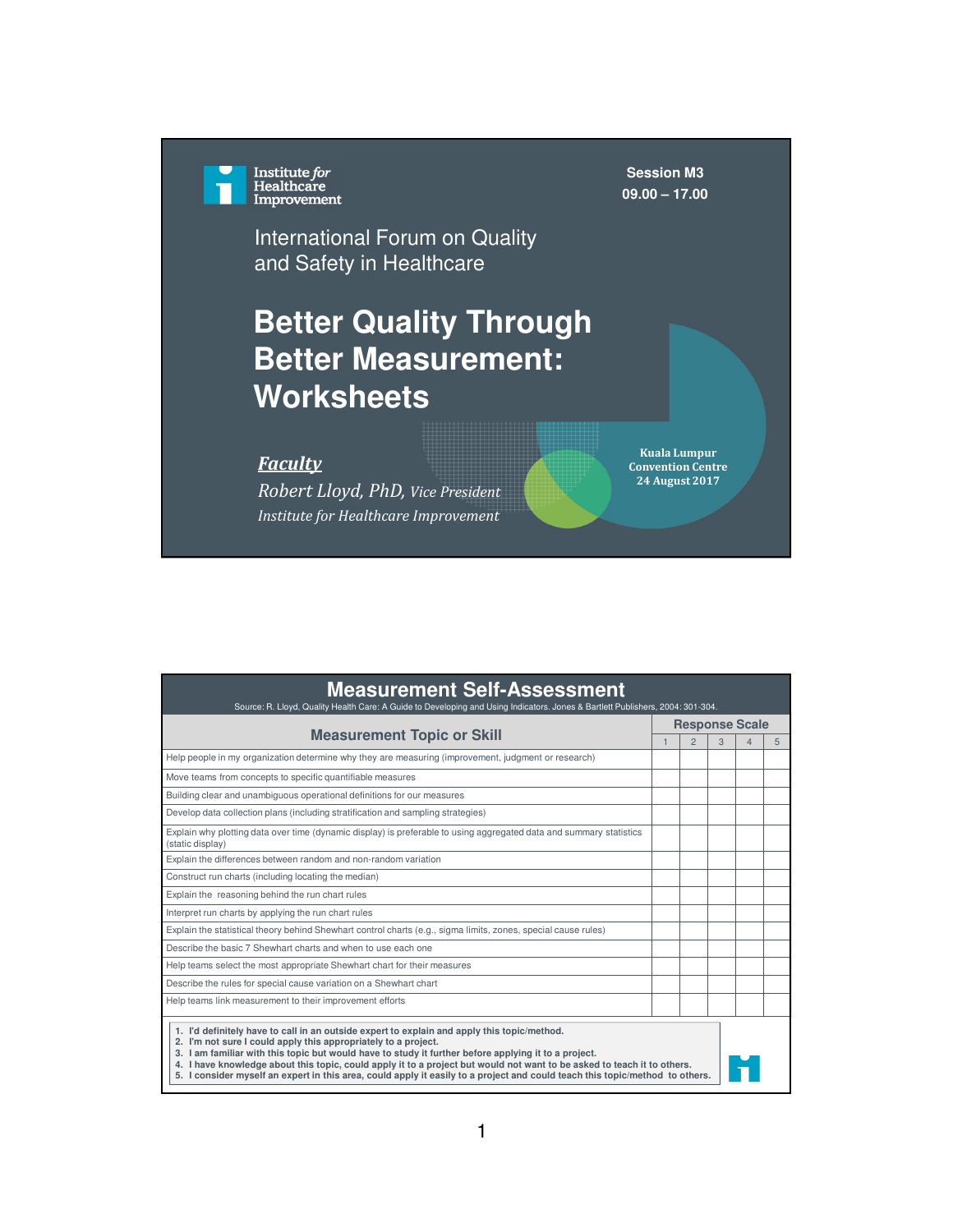|                       | <b>Aim Statement Worksheet</b><br>Can you develop a good Aim Statement?       |
|-----------------------|-------------------------------------------------------------------------------|
| <b>Project Topic:</b> |                                                                               |
| <b>Aim statement</b>  | (What's the problem? Why is it important? What are you going to do about it?) |
|                       | How good?                                                                     |
| By when?              |                                                                               |
| 3                     | © 2016 Institute for Healthcare Improvement/R. Lloyd                          |

|                        | <b>Organizing Your Measures Worksheet<sup>®</sup></b>                                                        |                                                      |                |                  |
|------------------------|--------------------------------------------------------------------------------------------------------------|------------------------------------------------------|----------------|------------------|
| Topic for Improvement: |                                                                                                              |                                                      |                |                  |
| <b>Concept</b>         | <b>Potential Measure(s)</b>                                                                                  | <b>Outcome</b>                                       | <b>Process</b> | <b>Balancing</b> |
|                        |                                                                                                              |                                                      |                |                  |
|                        |                                                                                                              |                                                      |                |                  |
|                        |                                                                                                              |                                                      |                |                  |
|                        |                                                                                                              |                                                      |                |                  |
|                        |                                                                                                              |                                                      |                |                  |
|                        |                                                                                                              |                                                      |                |                  |
|                        |                                                                                                              |                                                      |                |                  |
|                        |                                                                                                              |                                                      |                |                  |
|                        | Source: R. Lloyd. Quality Health Care: A Guide to Developing and Using Indicators. Jones and Bartlett, 2004. | © 2016 Institute for Healthcare Improvement/R. Lloyd |                |                  |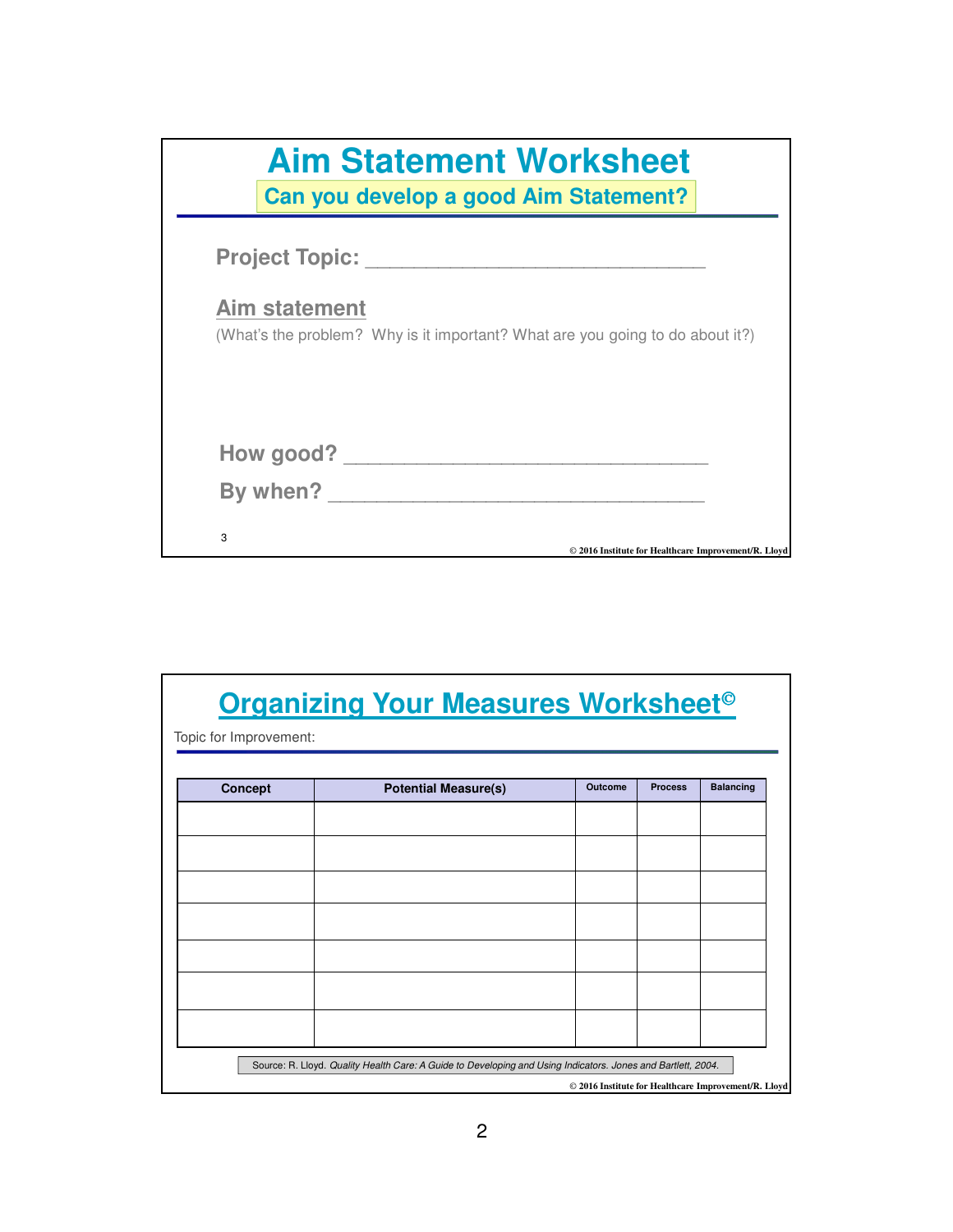

| <b>Data Collection Plan Worksheet</b> |                                                                                          |                                                                                   |                                                                     |                                                                                               |  |
|---------------------------------------|------------------------------------------------------------------------------------------|-----------------------------------------------------------------------------------|---------------------------------------------------------------------|-----------------------------------------------------------------------------------------------|--|
|                                       |                                                                                          |                                                                                   |                                                                     |                                                                                               |  |
| <b>Measure</b><br><b>Name</b>         | <b>Is Stratification</b><br>appropriate?<br>If Yes, list the levels<br>of stratification | Will you use sampling?<br>If Yes, describe the<br>sampling method you<br>will use | Frequency of<br>data collection<br>(e.g., hourly, daily<br>weekly?) | <b>Duration of data</b><br>collection (i.e., how<br>long do you plan to<br>collect the data?) |  |
|                                       |                                                                                          |                                                                                   |                                                                     |                                                                                               |  |
|                                       |                                                                                          |                                                                                   |                                                                     |                                                                                               |  |
|                                       |                                                                                          |                                                                                   |                                                                     |                                                                                               |  |
|                                       |                                                                                          |                                                                                   |                                                                     |                                                                                               |  |
|                                       |                                                                                          |                                                                                   |                                                                     |                                                                                               |  |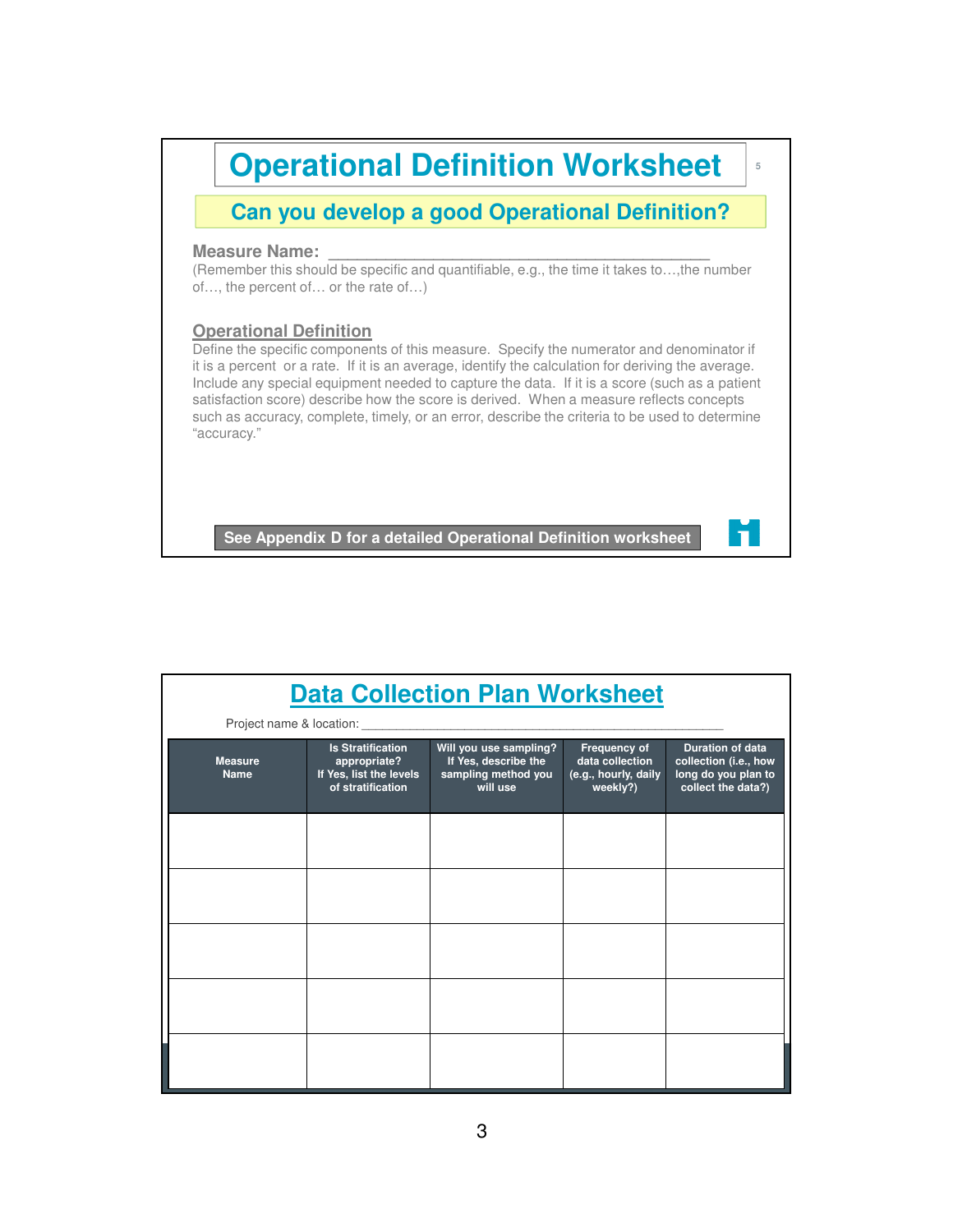| Measurement Dashboard Worksheet <sup>®</sup>                                                                                                                         |                                                                                                                                                                  |                                                                                                         |  |
|----------------------------------------------------------------------------------------------------------------------------------------------------------------------|------------------------------------------------------------------------------------------------------------------------------------------------------------------|---------------------------------------------------------------------------------------------------------|--|
| <b>Measure Name</b>                                                                                                                                                  | Name of team: <u>_______________________________</u><br><b>Operational Definition</b>                                                                            | <b>Data Collection Plan</b>                                                                             |  |
| (Be sure to indicate if it is a<br>count, percent, rate, days<br>between, etc.)                                                                                      | (Define the measure in very specific terms.<br>Provide the numerator and the denominator if a<br>percentage or rate. Be as clear and unambiguous as<br>possible) | (How will the data be collected?<br>Who will do it? Frequency?<br>Duration? What is to be<br>excluded?) |  |
|                                                                                                                                                                      |                                                                                                                                                                  |                                                                                                         |  |
|                                                                                                                                                                      |                                                                                                                                                                  |                                                                                                         |  |
|                                                                                                                                                                      |                                                                                                                                                                  |                                                                                                         |  |
|                                                                                                                                                                      |                                                                                                                                                                  |                                                                                                         |  |
| Source: R. Lloyd. Quality Health Care: A Guide to Developing and Using Indicators. Jones and Bartlett, 2004.<br>© 2016 Institute for Healthcare Improvement/R. Lloyd |                                                                                                                                                                  |                                                                                                         |  |

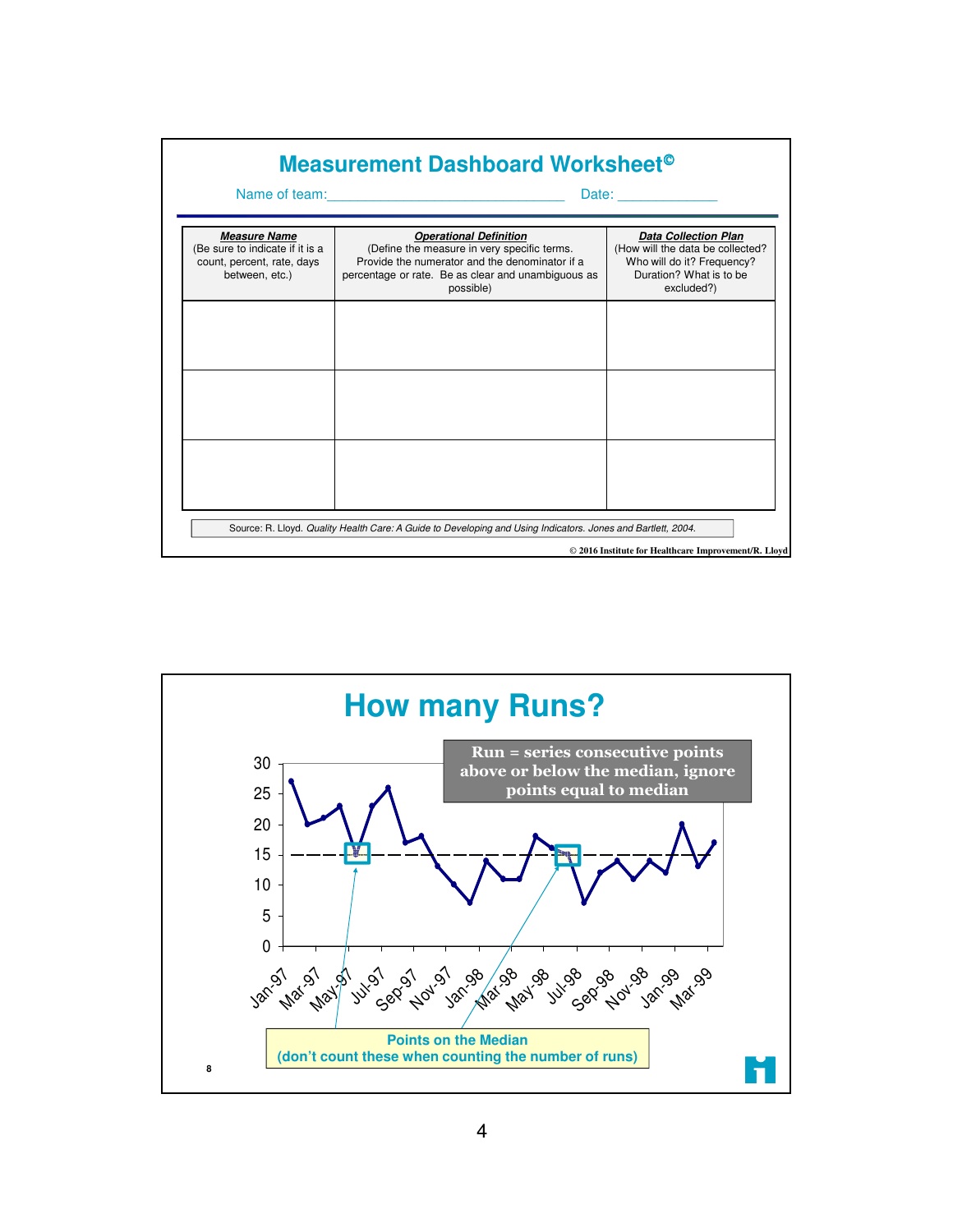

## **Rule #3: Too few or too many runs**

**Use this table by first calculating the number of "useful observations" in your data set. This is done by subtracting the number of data points on the median from the total number of data points. Then, find this number in the first column. The lower number of runs is found in the second column. The upper number of runs can be found in the third column. If the number of runs in your data falls below the lower limit or above the upper limit then this is a signal of a special cause.**

| # of Useful                     | <b>Lower Number</b> | <b>Upper Number</b> |  |
|---------------------------------|---------------------|---------------------|--|
| <b>Observations</b>             | of Runs             | of Runs             |  |
| 15                              | 5                   | 12                  |  |
| 16                              | 5                   | 13                  |  |
| 17                              | 5                   | 13                  |  |
| 18                              | 6                   | 14                  |  |
| 19                              | 6                   | 15                  |  |
| 20                              | 6                   | 16                  |  |
| 21                              |                     | 16                  |  |
| 22                              |                     | 17                  |  |
| 23                              |                     | 17                  |  |
| 24                              |                     | 18                  |  |
| 25                              |                     | 18                  |  |
| 26                              |                     | 19                  |  |
| 27 Total useful observations 10 |                     | 19                  |  |
| 28                              | 10                  | 20                  |  |
| 29 Total data points            | 10                  | 20                  |  |
| 30                              | 11                  | 21                  |  |
|                                 |                     |                     |  |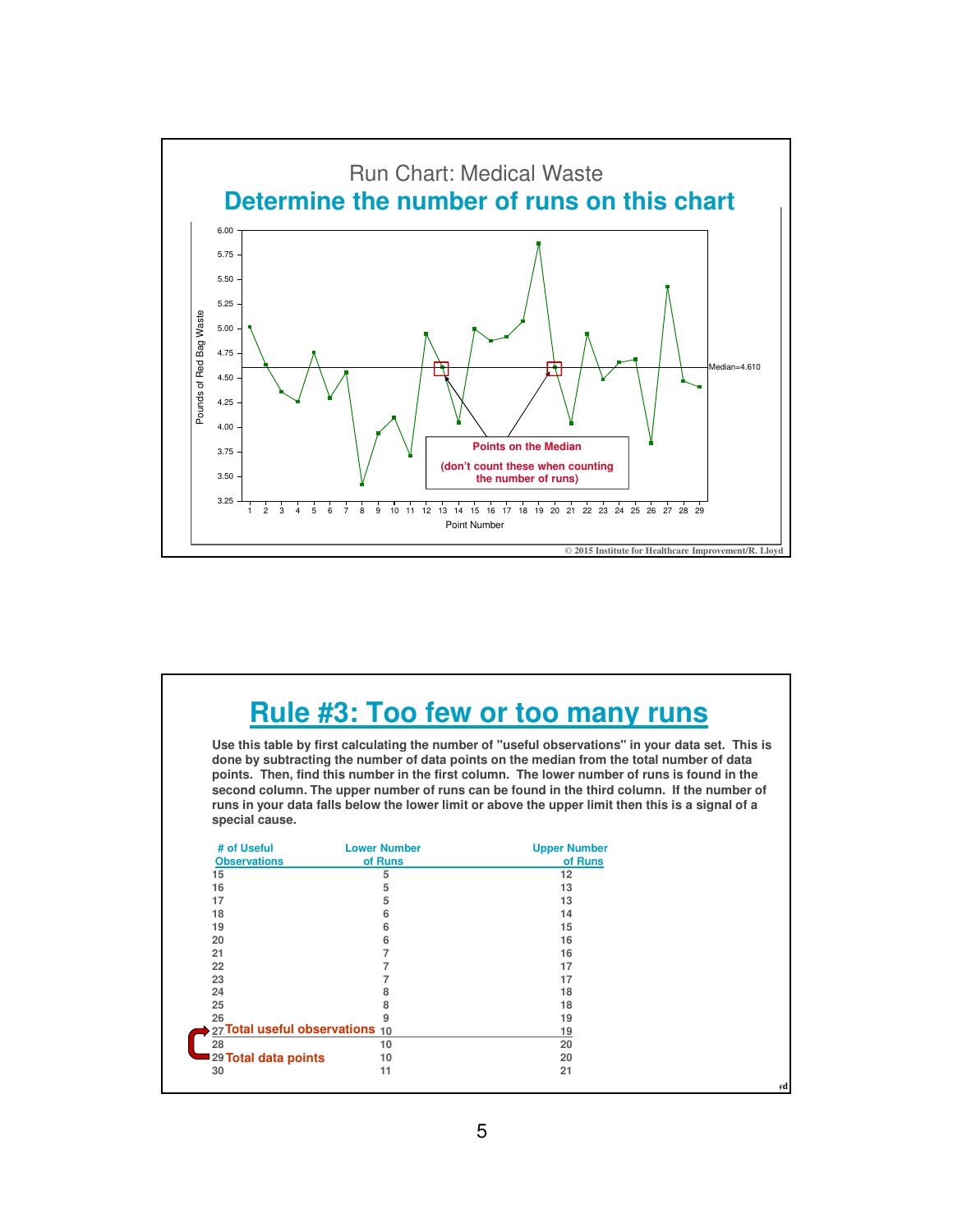

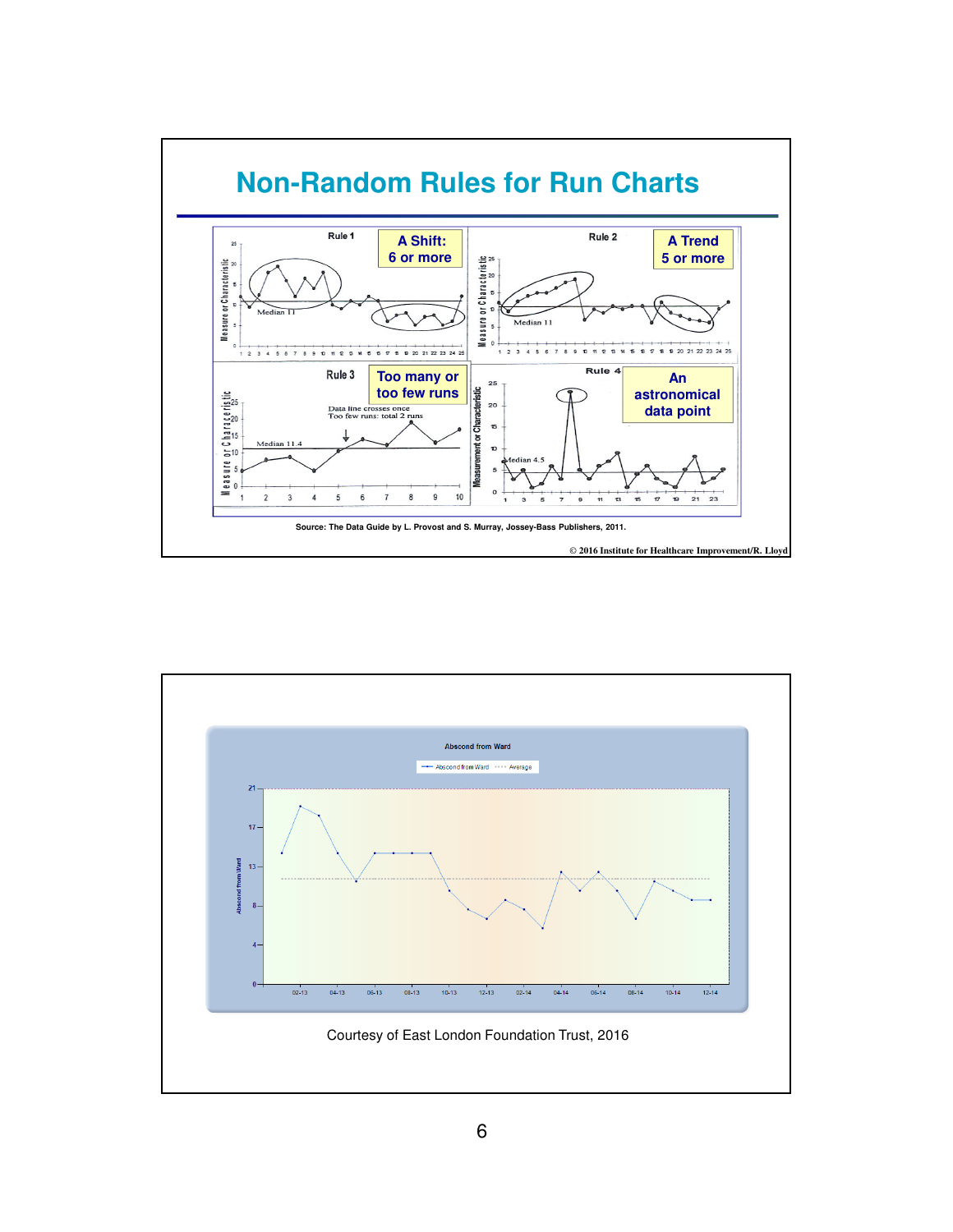

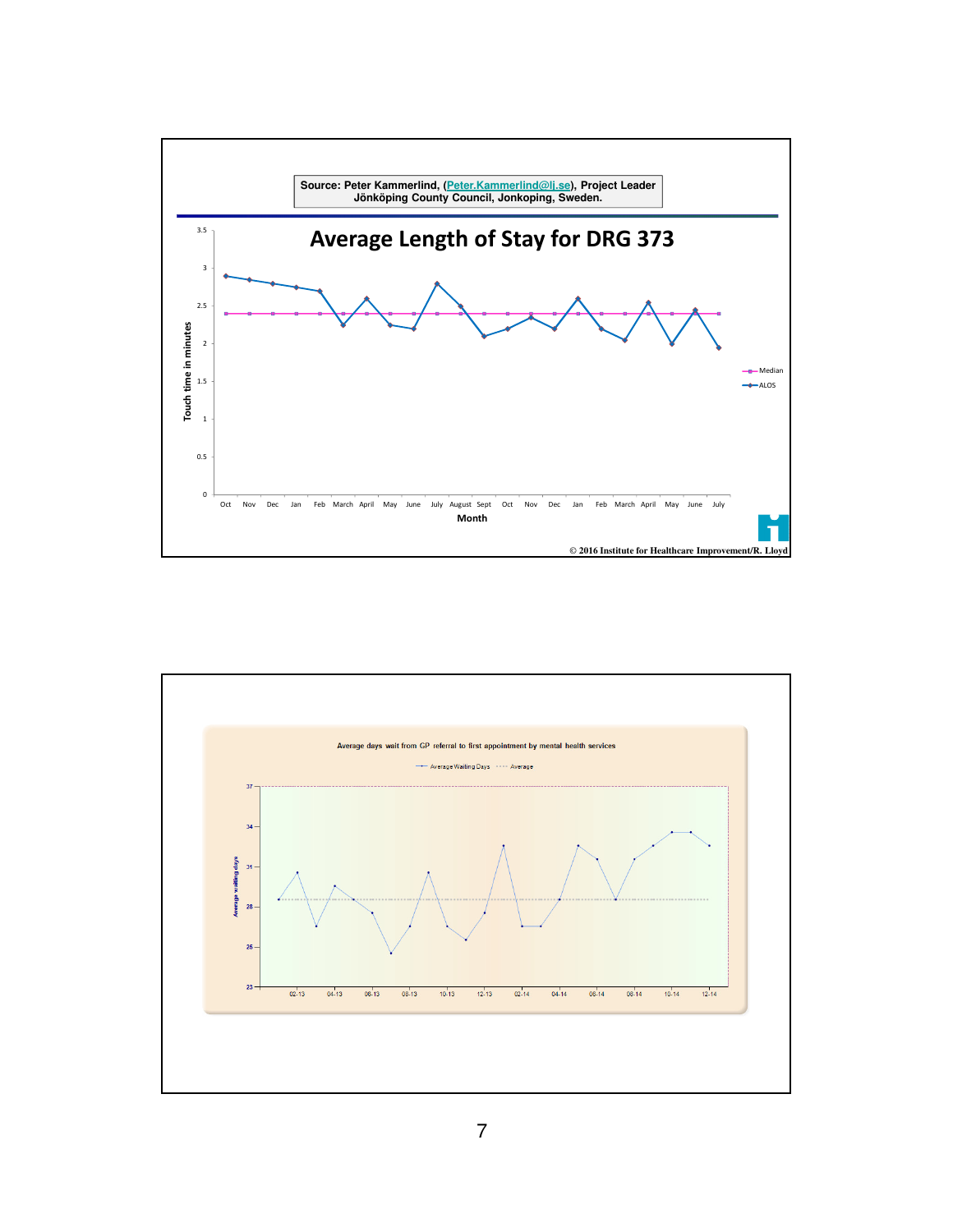

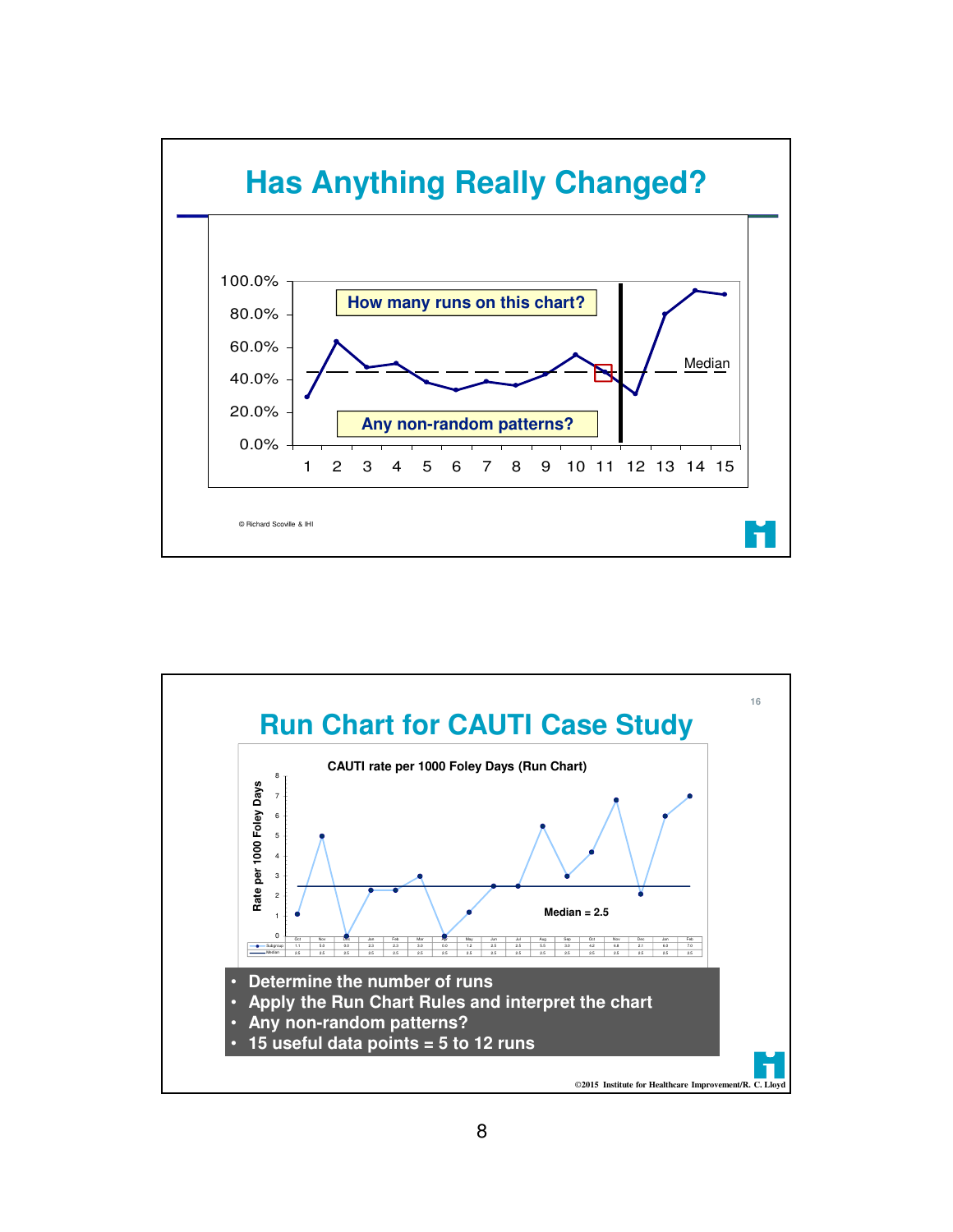

| 79<br>$\mathbf{1}$<br>Make a run chart with the data<br>$\overline{2}$<br>82<br>shown in the table to the left.<br>3<br>86<br>$\overline{a}$<br>84<br>Decide how you want to lay out<br>$\bullet$<br>5<br>85<br>the X (horizontal) axis and Y<br>Measure is the<br>6<br>79<br>(vertical) axis.<br>percent<br>$\overline{7}$<br>77<br>8<br>86<br>compliance with<br>• Plot the data points.<br>9<br>82<br>proper hand<br>10<br>74<br>$\bullet$<br>hygiene by week.<br>11<br>85<br>the $(n + 1)/2$ formula to find the<br>12<br>74<br>median position first.<br>13<br>78<br>Numerator $=$<br>14<br>83<br>$\bullet$<br>number of properly<br>81<br>15<br>Determine the number of runs on<br>16<br>81<br>completed hand<br>17<br>74<br>the chart.<br>washings<br>18<br>84<br>Apply the run chart rules and<br>19<br>78<br>20<br>75<br>interpret the results<br>Denominator $=$<br>21<br>74<br>total number of<br>DO NOT use your calculator or<br>22<br>68<br>hand washing<br>23<br>81<br>Excel!!!<br>24<br>84<br>observations<br>25<br>70<br>26<br>85 | Week | <b>Percent</b><br><b>Compliance</b> |                                  |
|----------------------------------------------------------------------------------------------------------------------------------------------------------------------------------------------------------------------------------------------------------------------------------------------------------------------------------------------------------------------------------------------------------------------------------------------------------------------------------------------------------------------------------------------------------------------------------------------------------------------------------------------------------------------------------------------------------------------------------------------------------------------------------------------------------------------------------------------------------------------------------------------------------------------------------------------------------------------------------------------------------------------------------------------------|------|-------------------------------------|----------------------------------|
|                                                                                                                                                                                                                                                                                                                                                                                                                                                                                                                                                                                                                                                                                                                                                                                                                                                                                                                                                                                                                                                    |      |                                     |                                  |
|                                                                                                                                                                                                                                                                                                                                                                                                                                                                                                                                                                                                                                                                                                                                                                                                                                                                                                                                                                                                                                                    |      |                                     |                                  |
|                                                                                                                                                                                                                                                                                                                                                                                                                                                                                                                                                                                                                                                                                                                                                                                                                                                                                                                                                                                                                                                    |      |                                     |                                  |
|                                                                                                                                                                                                                                                                                                                                                                                                                                                                                                                                                                                                                                                                                                                                                                                                                                                                                                                                                                                                                                                    |      |                                     |                                  |
|                                                                                                                                                                                                                                                                                                                                                                                                                                                                                                                                                                                                                                                                                                                                                                                                                                                                                                                                                                                                                                                    |      |                                     |                                  |
|                                                                                                                                                                                                                                                                                                                                                                                                                                                                                                                                                                                                                                                                                                                                                                                                                                                                                                                                                                                                                                                    |      |                                     |                                  |
|                                                                                                                                                                                                                                                                                                                                                                                                                                                                                                                                                                                                                                                                                                                                                                                                                                                                                                                                                                                                                                                    |      |                                     |                                  |
|                                                                                                                                                                                                                                                                                                                                                                                                                                                                                                                                                                                                                                                                                                                                                                                                                                                                                                                                                                                                                                                    |      |                                     |                                  |
|                                                                                                                                                                                                                                                                                                                                                                                                                                                                                                                                                                                                                                                                                                                                                                                                                                                                                                                                                                                                                                                    |      |                                     |                                  |
|                                                                                                                                                                                                                                                                                                                                                                                                                                                                                                                                                                                                                                                                                                                                                                                                                                                                                                                                                                                                                                                    |      |                                     | Calculate the median. Hint: use  |
|                                                                                                                                                                                                                                                                                                                                                                                                                                                                                                                                                                                                                                                                                                                                                                                                                                                                                                                                                                                                                                                    |      |                                     |                                  |
|                                                                                                                                                                                                                                                                                                                                                                                                                                                                                                                                                                                                                                                                                                                                                                                                                                                                                                                                                                                                                                                    |      |                                     |                                  |
|                                                                                                                                                                                                                                                                                                                                                                                                                                                                                                                                                                                                                                                                                                                                                                                                                                                                                                                                                                                                                                                    |      |                                     |                                  |
|                                                                                                                                                                                                                                                                                                                                                                                                                                                                                                                                                                                                                                                                                                                                                                                                                                                                                                                                                                                                                                                    |      |                                     | Then determine the median value. |
|                                                                                                                                                                                                                                                                                                                                                                                                                                                                                                                                                                                                                                                                                                                                                                                                                                                                                                                                                                                                                                                    |      |                                     |                                  |
|                                                                                                                                                                                                                                                                                                                                                                                                                                                                                                                                                                                                                                                                                                                                                                                                                                                                                                                                                                                                                                                    |      |                                     |                                  |
|                                                                                                                                                                                                                                                                                                                                                                                                                                                                                                                                                                                                                                                                                                                                                                                                                                                                                                                                                                                                                                                    |      |                                     |                                  |
|                                                                                                                                                                                                                                                                                                                                                                                                                                                                                                                                                                                                                                                                                                                                                                                                                                                                                                                                                                                                                                                    |      |                                     |                                  |
|                                                                                                                                                                                                                                                                                                                                                                                                                                                                                                                                                                                                                                                                                                                                                                                                                                                                                                                                                                                                                                                    |      |                                     |                                  |
|                                                                                                                                                                                                                                                                                                                                                                                                                                                                                                                                                                                                                                                                                                                                                                                                                                                                                                                                                                                                                                                    |      |                                     |                                  |
|                                                                                                                                                                                                                                                                                                                                                                                                                                                                                                                                                                                                                                                                                                                                                                                                                                                                                                                                                                                                                                                    |      |                                     |                                  |
|                                                                                                                                                                                                                                                                                                                                                                                                                                                                                                                                                                                                                                                                                                                                                                                                                                                                                                                                                                                                                                                    |      |                                     |                                  |
|                                                                                                                                                                                                                                                                                                                                                                                                                                                                                                                                                                                                                                                                                                                                                                                                                                                                                                                                                                                                                                                    |      |                                     |                                  |
|                                                                                                                                                                                                                                                                                                                                                                                                                                                                                                                                                                                                                                                                                                                                                                                                                                                                                                                                                                                                                                                    |      |                                     |                                  |
|                                                                                                                                                                                                                                                                                                                                                                                                                                                                                                                                                                                                                                                                                                                                                                                                                                                                                                                                                                                                                                                    |      |                                     |                                  |
| 27<br>77                                                                                                                                                                                                                                                                                                                                                                                                                                                                                                                                                                                                                                                                                                                                                                                                                                                                                                                                                                                                                                           |      |                                     |                                  |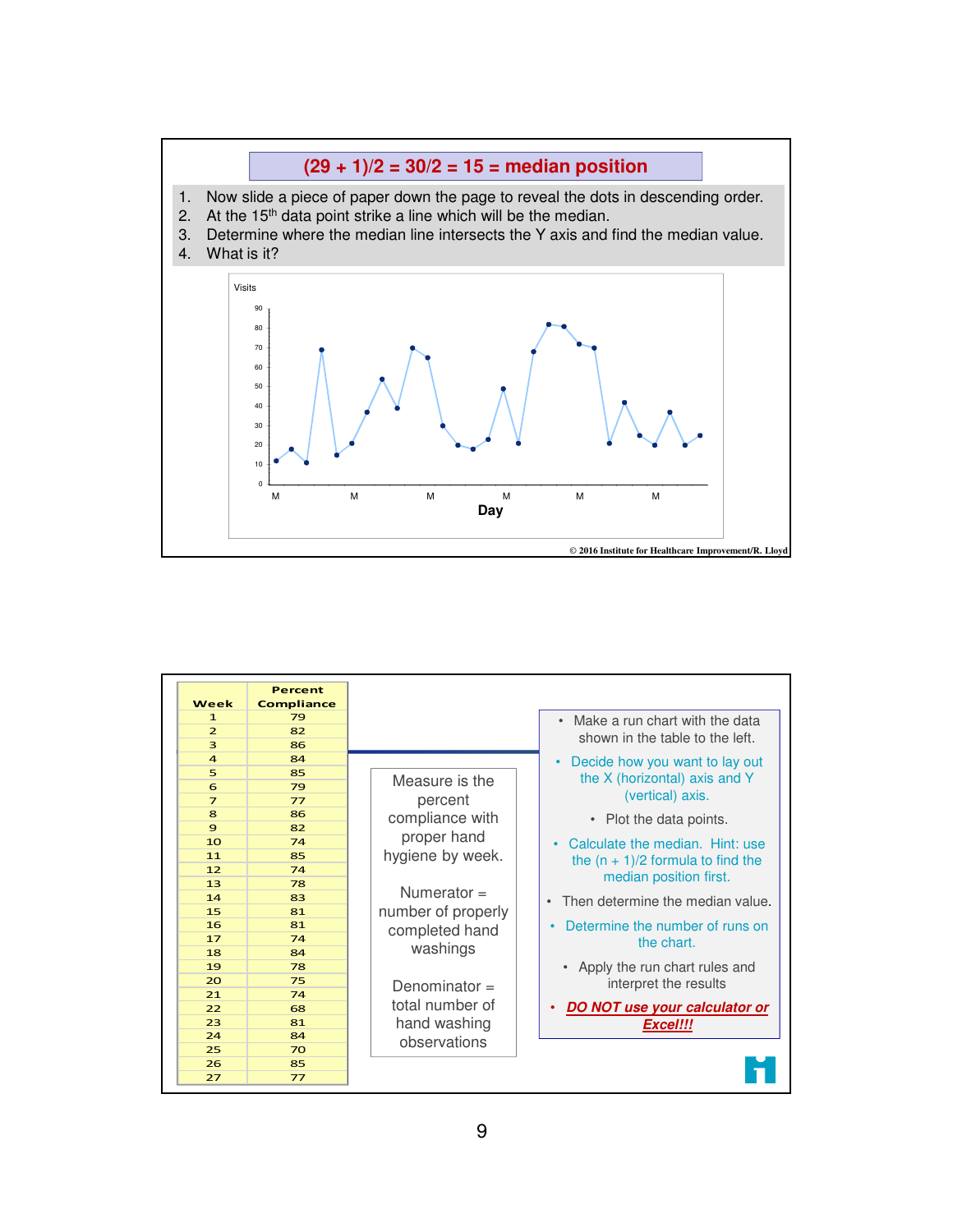

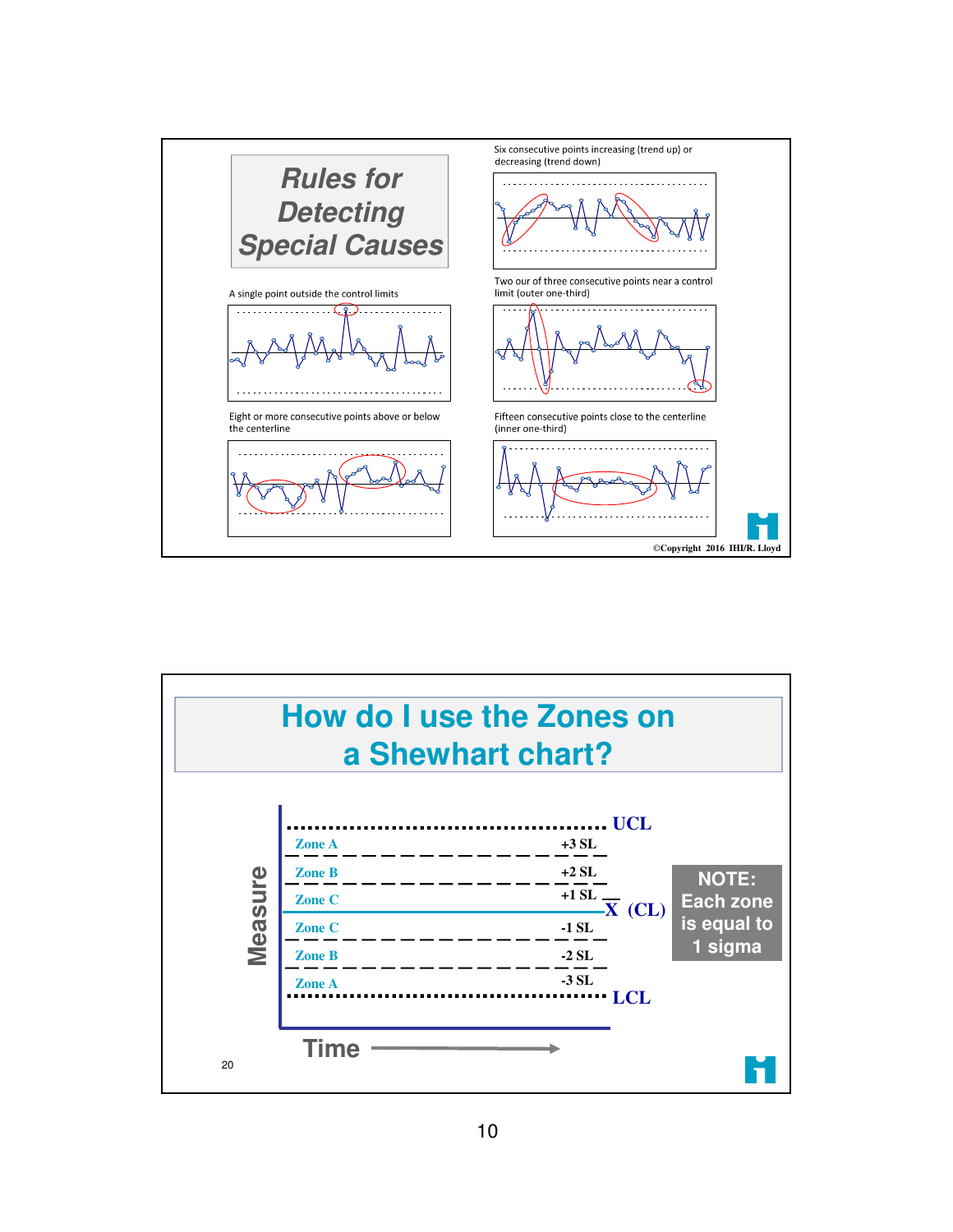

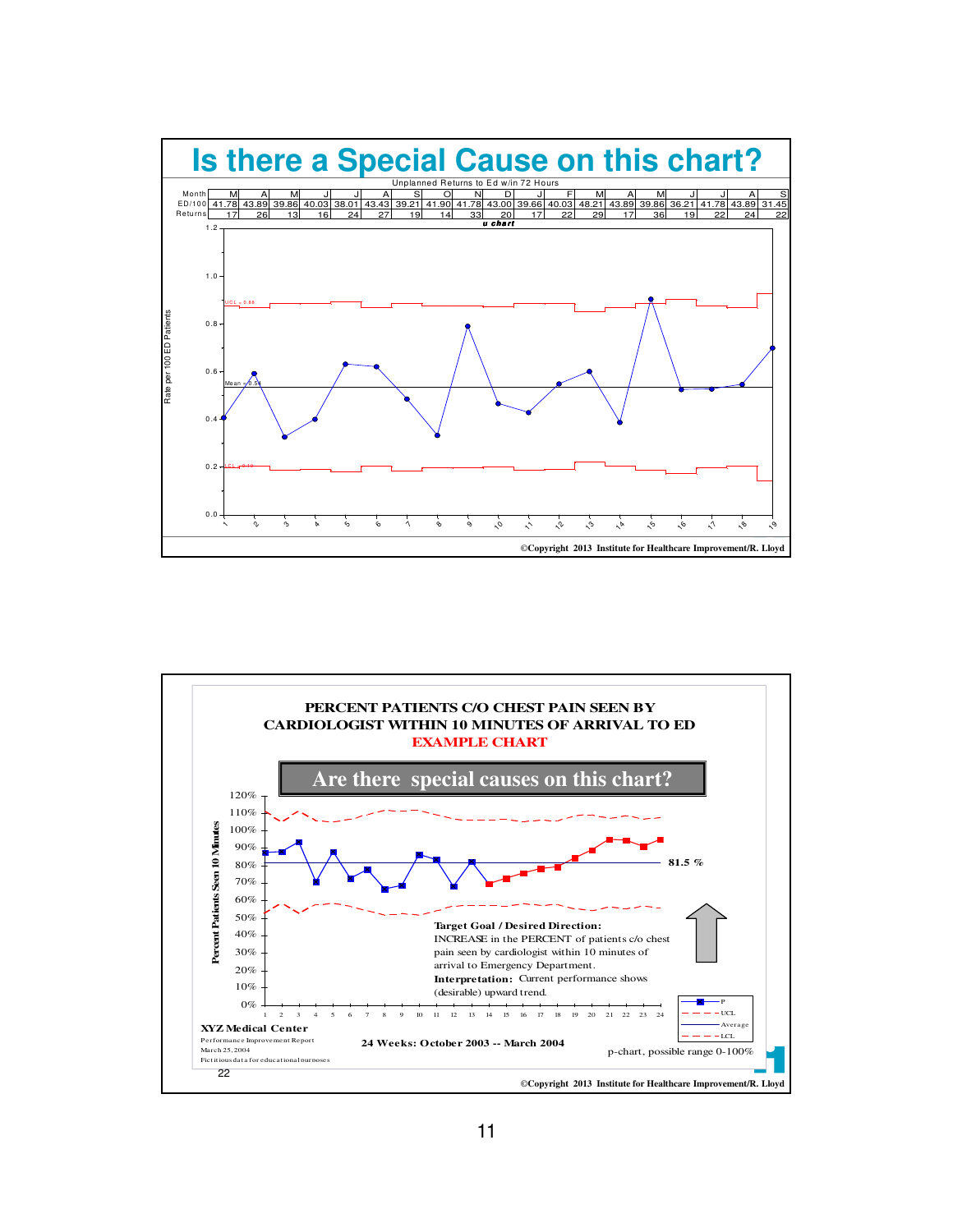

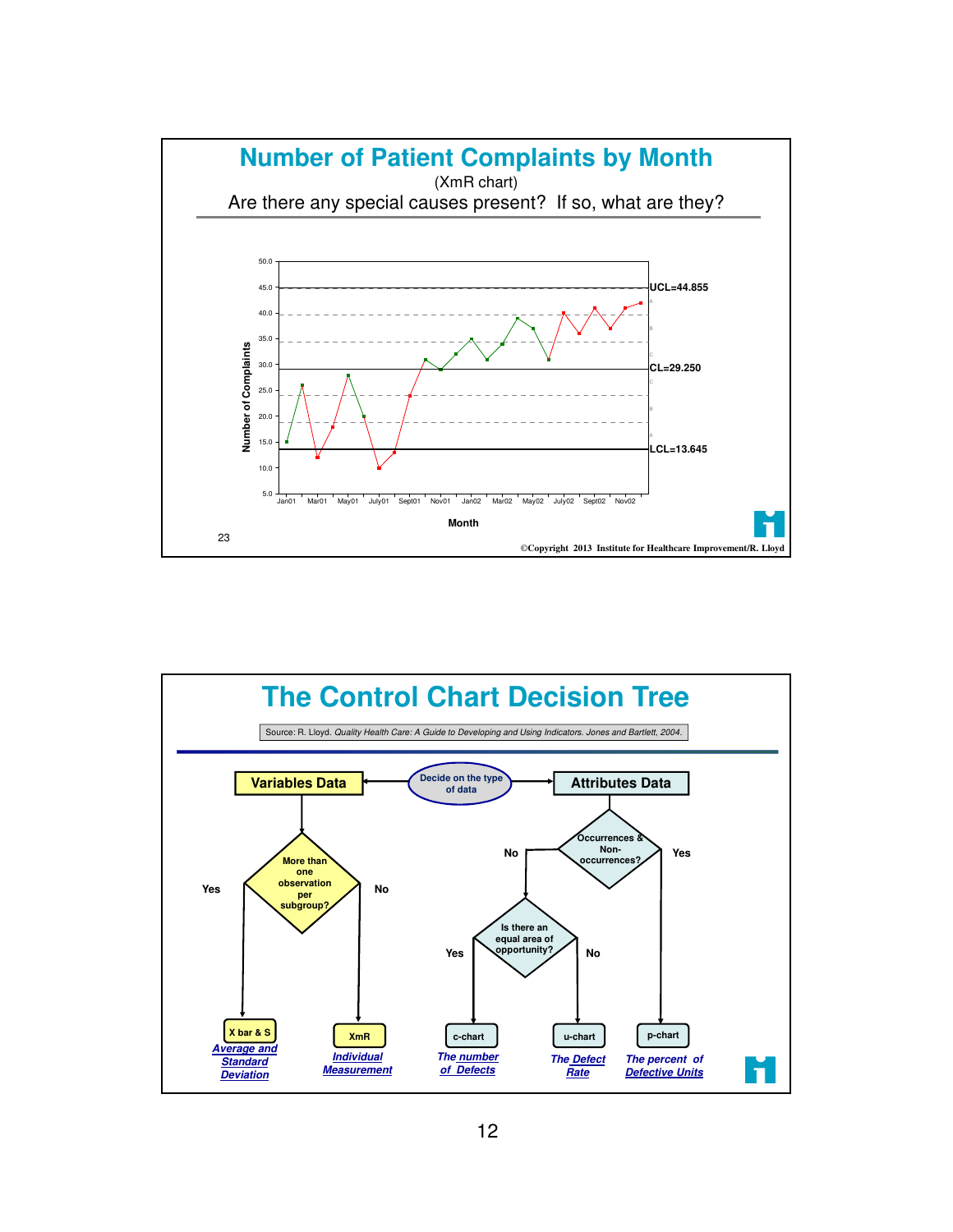| <b>Measure</b>                                                                                 | <b>XmR</b><br>$($ I chart $)$ | X bar & S<br>chart |
|------------------------------------------------------------------------------------------------|-------------------------------|--------------------|
| Time to clean an inpatient room (in minutes)                                                   |                               |                    |
| Patient satisfaction scores for subgroups of 15 patients in the<br>outpatient survey area      |                               |                    |
| Avg. turnaround time for all STAT labs done each day                                           |                               |                    |
| Cost for each normal delivery                                                                  |                               |                    |
| A diabetic patient's 3x a day blood sugar readings                                             |                               |                    |
| Average length of stay for a subgroup of 20 ICU patients                                       |                               |                    |
| The distance (in feet) that a sample of 10 knee replacement<br>patients can walk in 15 seconds |                               |                    |

| <b>You Make the Call!</b>                                                                                                                                                                   |           |                  |                                |  |  |
|---------------------------------------------------------------------------------------------------------------------------------------------------------------------------------------------|-----------|------------------|--------------------------------|--|--|
| <b>Measures</b>                                                                                                                                                                             | Subgroup? | Type of<br>Data? | Chart?                         |  |  |
| Each day the radiology department records the total<br>number of X-rays performed for Emergency Department<br>patients.                                                                     |           | V or A           |                                |  |  |
| The number of central line insertions each week during<br>which all elements of the bundle were followed divided by<br>the total number of central line insertions that week                |           | V or A           |                                |  |  |
| The weekly number of catheter-associated urinary tract<br>infections per 1000 urinary catheter days                                                                                         |           | V or A           |                                |  |  |
| The total number of patient falls each month (with or<br>without injury to the patient and whether or not assisted<br>by a staff member) divided by the total patient days for<br>the month |           | V or A           |                                |  |  |
| The number of hand hygiene observations performed<br>consistent with guidelines divided by the total number of<br>hand hygiene observation opportunities                                    |           | $V$ or $A$       |                                |  |  |
|                                                                                                                                                                                             |           |                  |                                |  |  |
|                                                                                                                                                                                             |           |                  | © 2013 R.C. Lloyd & Associates |  |  |